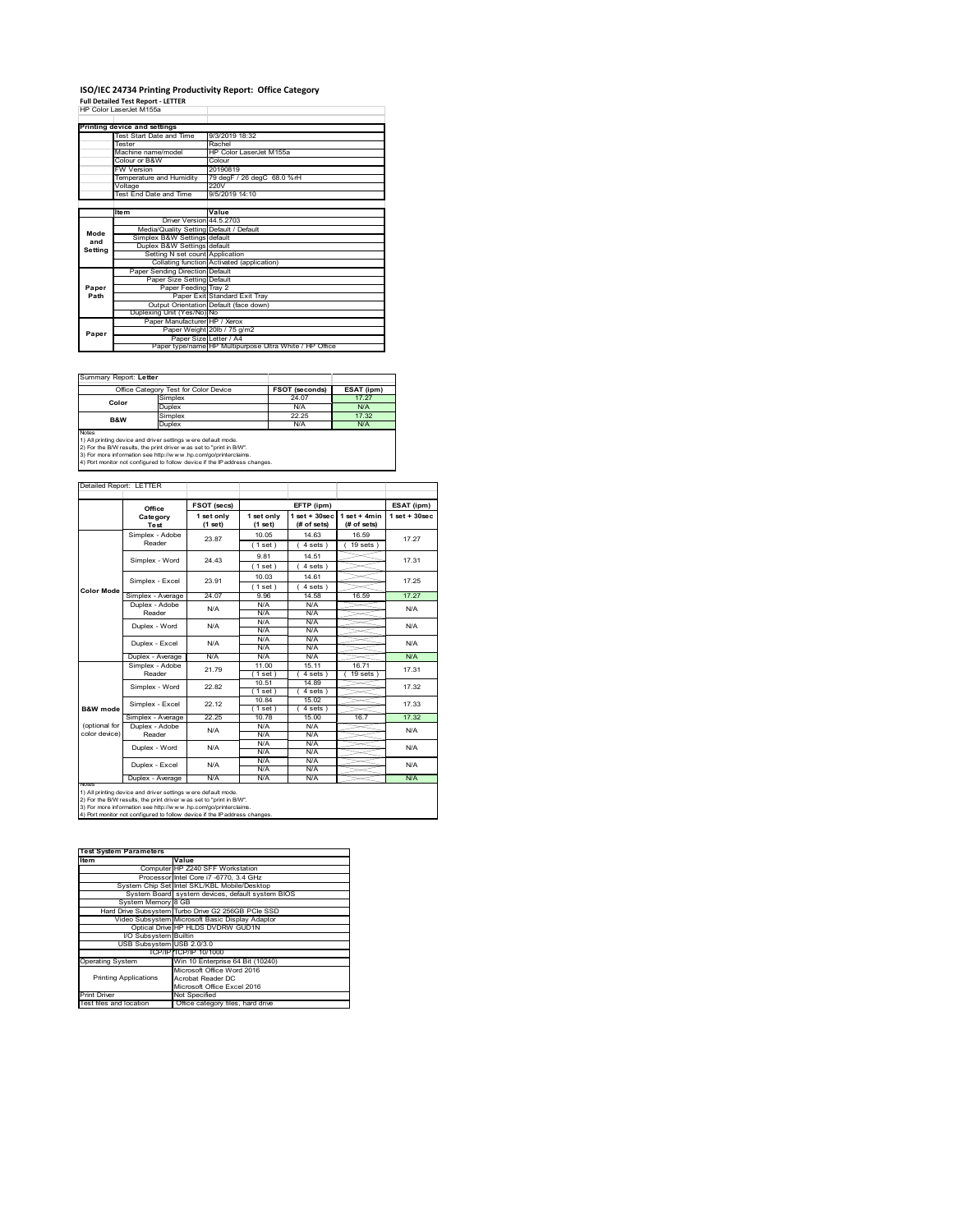# **ISO/IEC 24734 Printing Productivity Report: Office Category Full Detailed Test Report ‐ A4** HP Color LaserJet M155a

|         | ווו טטוטונפוסטוטטע וווו                 |                                                         |
|---------|-----------------------------------------|---------------------------------------------------------|
|         |                                         |                                                         |
|         | Printing device and settings            |                                                         |
|         | Test Start Date and Time                | 9/3/2019 18:32                                          |
|         | Tester                                  | Rachel                                                  |
|         | Machine name/model                      | HP Color LaserJet M155a                                 |
|         | Colour or B&W                           | Colour                                                  |
|         | <b>FW Version</b>                       | 20190819                                                |
|         | Temperature and Humidity                | 79 degF / 26 degC 68.0 %rH                              |
|         | Voltage                                 | 220V                                                    |
|         | Test End Date and Time                  | 9/5/2019 14:10                                          |
|         |                                         |                                                         |
|         | <b>Item</b>                             | Value                                                   |
|         | Driver Version 44.5.2703                |                                                         |
| Mode    | Media/Quality Setting Default / Default |                                                         |
| and     | Simplex B&W Settings default            |                                                         |
|         | Duplex B&W Settings default             |                                                         |
| Setting | Setting N set count Application         |                                                         |
|         |                                         | Collating function Activated (application)              |
|         | Paper Sending Direction Default         |                                                         |
|         | Paper Size Setting Default              |                                                         |
| Paper   | Paper Feeding Tray 2                    |                                                         |
| Path    |                                         | Paper Exit Standard Exit Tray                           |
|         |                                         | Output Orientation Default (face down)                  |
|         | Duplexing Unit (Yes/No) No              |                                                         |
|         | Paper Manufacturer HP / Xerox           |                                                         |
|         |                                         | Paper Weight 20lb / 75 g/m2                             |
| Paper   |                                         | Paper Size Letter / A4                                  |
|         |                                         | Paper type/name HP Multipurpose Ultra White / HP Office |

Summary Report: **A4**

| <u> Julianu I IV</u>                                                       |                                                                 |                |            |  |  |  |  |
|----------------------------------------------------------------------------|-----------------------------------------------------------------|----------------|------------|--|--|--|--|
|                                                                            | Office Category Test for Color Device                           | FSOT (seconds) | ESAT (ipm) |  |  |  |  |
| Colour                                                                     | Simplex                                                         | 24.89          | 16.45      |  |  |  |  |
|                                                                            | Duplex                                                          | N/A            | N/A        |  |  |  |  |
| <b>B&amp;W</b>                                                             | Simplex                                                         | 23.07          | 16.46      |  |  |  |  |
|                                                                            | Duplex                                                          | N/A            | N/A        |  |  |  |  |
| Notes                                                                      |                                                                 |                |            |  |  |  |  |
|                                                                            | 1) All printing device and driver settings were default mode.   |                |            |  |  |  |  |
| 2) For the B/W results, the print driver was set to "print in B/W".        |                                                                 |                |            |  |  |  |  |
|                                                                            | 3) For more information see http://www.hp.com/go/printerclaims. |                |            |  |  |  |  |
| 4) Port monitor not configured to follow device if the IP address changes. |                                                                 |                |            |  |  |  |  |

—⊢

—∟

and the

#### Detailed Report: A4

|                | Office                | FSOT (secs) |            | EFTP (ipm)         |                | ESAT (ipm)        |  |
|----------------|-----------------------|-------------|------------|--------------------|----------------|-------------------|--|
|                | Category              | 1 set only  | 1 set only | $1$ set + $30$ sec | $1$ set + 4min | $1$ set $+30$ sec |  |
|                | Test                  | (1 set)     | (1 set)    | $#$ of sets)       | (# of sets)    |                   |  |
|                | Simplex - Adobe       | 24.50       | 9 7 9      | 14 03              | 1583           | 1646              |  |
|                | Reader                |             | (1 set)    | $4 sets$ )         | $18$ sets $)$  |                   |  |
|                | Simplex - Word        | 25.64       | 9.35       | 13.83              |                | 16 44             |  |
|                |                       |             | (1 set)    | $4 sets$ )         |                |                   |  |
|                | Simplex - Excel       | 24.51       | 9.78       | 13.97              |                | 1646              |  |
| Colour<br>Mode |                       |             | (1 set)    | 4 sets)            |                |                   |  |
|                | Simplex - Average     | 24.89       | 9.64       | 13.94              | 15.83          | 16.45             |  |
|                | Duplex - Adobe        | N/A         | N/A        | N/A                |                | N/A               |  |
|                | Reader                |             | N/A        | N/A                |                |                   |  |
|                | Duplex - Word         | N/A         | N/A        | N/A                |                | N/A               |  |
|                |                       |             | N/A        | N/A                |                |                   |  |
|                | N/A<br>Duplex - Excel |             | N/A        | N/A                |                | N/A               |  |
|                |                       |             | N/A        | N/A                |                |                   |  |
|                | Duplex - Average      | N/A         | N/A        | N/A                |                | <b>N/A</b>        |  |
|                | Simplex - Adobe       | 22.66       | 10.59      | 14.44              | 15.73          | 16.48             |  |
|                | Reader                |             | (1 set)    | 4 sets 1           | $18$ sets $)$  |                   |  |
|                | Simplex - Word        | 23.50       | 10.21      | 14.20              |                | 16.47             |  |
|                |                       |             | (1 set)    | 4 sets)            |                |                   |  |
|                | Simplex - Excel       | 23.04       | 10.41      | 14.35              |                | 16 45             |  |
| B&W mode       |                       |             | $1$ set)   | 4 sets)            |                |                   |  |
|                | Simplex - Average     | 231         | 10 40      | 14.33              | 15.7           | 1646              |  |
| (optional for  | Duplex - Adobe        | N/A         | N/A        | N/A                |                | N/A               |  |
| color device)  | Reader                |             | N/A        | N/A                |                |                   |  |
|                | Duplex - Word         | N/A         | N/A        | N/A                |                | N/A               |  |
|                |                       |             | N/A        | N/A                |                |                   |  |
|                | Duplex - Excel        | N/A         | N/A        | N/A                |                | N/A               |  |
|                |                       |             | N/A        | N/A                |                |                   |  |
|                | Duplex - Average      | N/A         | N/A        | N/A                |                | <b>N/A</b>        |  |

2) For the B/W results, the print driver w as set to "print in B/W".<br>3) For more information see http://w w w .hp.com/go/printerclaims.<br>4) Port monitor not configured to follow device if the IP address changes.

#### **Item Value** Computer HP Z240 SFF Workstation Processor Intel Core i7 -6770, 3.4 GHz System Chip Set Intel SKL/KBL Mobile/Desktop System Board system devices, default system BIOS nier<br>syst<br>3 GB G2 256GB PCIe SS Video Subsystem Microsoft Basic Display Adaptor Optical Drive HP HLDS DVDRW GUD1N I/O Subsystem Builtin USB Subsystem USB 2.0/3.0 TCP/IP TCP/IP 10/1000<br>
Win 10 Enterprise 64 Bit (10240)<br>
Microsoft Office Word 2016<br>
Printing Applications<br>
Acrobat Reader DC<br>
Microsoft Office Excel 2016 Printing Applications Print Driver Not Specified<br>Test files and location Office catego or opeemed<br>Office category files, hard driv **Test System Parameters**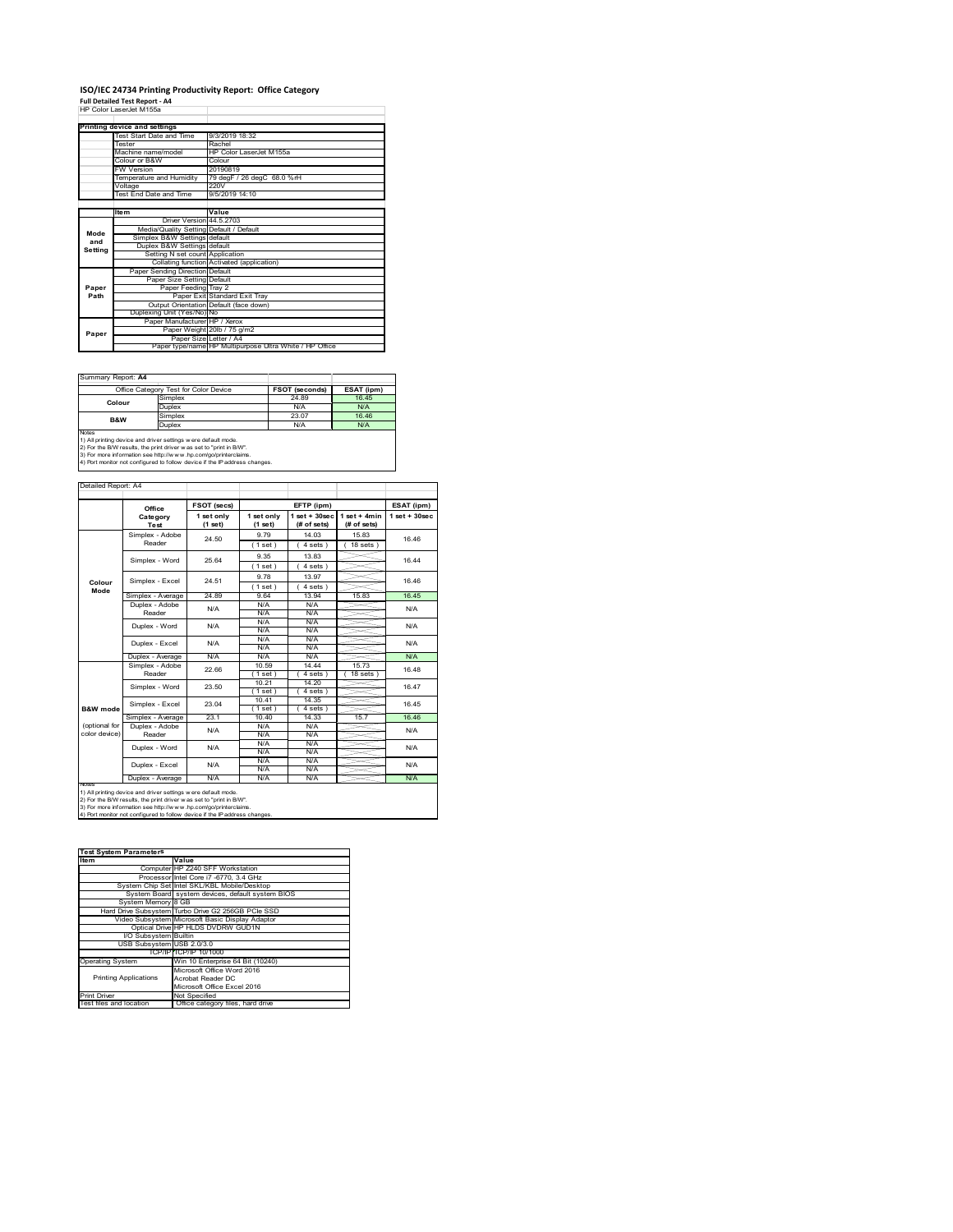## **ISO/IEC 24734 Printing Productivity Report: Office Category Feature Performance Full Report ‐ Office Feature Performance Test** HP Color LaserJet M155a

|         | Printing device and settings            |                                                         |  |
|---------|-----------------------------------------|---------------------------------------------------------|--|
|         | Test Start Date and Time                | 9/3/2019 18:32                                          |  |
|         | Tester                                  | Rachel                                                  |  |
|         | Machine name/model                      | HP Color LaserJet M155a                                 |  |
|         | Colour or B&W                           | Colour                                                  |  |
|         | <b>FW Version</b>                       | 20190819                                                |  |
|         | Temperature and Humidity                | 79 degF / 26 degC 68.0 %rH                              |  |
|         | Voltage                                 | 220V                                                    |  |
|         | Test End Date and Time                  | 9/5/2019 14:10                                          |  |
|         |                                         |                                                         |  |
|         | <b>Item</b>                             | Value                                                   |  |
|         | Driver Version 44 5 2703                |                                                         |  |
| Mode    | Media/Quality Setting Default / Default |                                                         |  |
| and     | Simplex B&W Settings default            |                                                         |  |
| Setting | Duplex B&W Settings default             |                                                         |  |
|         | Setting N set count Application         |                                                         |  |
|         |                                         | Collating function Activated (application)              |  |
|         | Paper Sending Direction Default         |                                                         |  |
|         | Paper Size Setting Default              |                                                         |  |
| Paper   | Paper Feeding Tray 2                    |                                                         |  |
| Path    |                                         | Paper Exit Standard Exit Tray                           |  |
|         |                                         | Output Orientation Default (face down)                  |  |
|         | Duplexing Unit (Yes/No) No              |                                                         |  |
|         | Paper Manufacturer HP / Xerox           |                                                         |  |
| Paper   |                                         | Paper Weight 20lb / 75 g/m2                             |  |
|         | Paper Size Letter / A4                  |                                                         |  |
|         |                                         | Paper type/name HP Multipurpose Ultra White / HP Office |  |

| <b>ISO Print Productivity Report: Feature Performance Test Summary</b>                                                                                                                                                                                                                            |         |                               |                                      |  |  |
|---------------------------------------------------------------------------------------------------------------------------------------------------------------------------------------------------------------------------------------------------------------------------------------------------|---------|-------------------------------|--------------------------------------|--|--|
|                                                                                                                                                                                                                                                                                                   |         |                               | <b>Feature Performance Ratio</b>     |  |  |
| <b>Printing Modes</b><br>(Feature Adobe Reader - Office test file)                                                                                                                                                                                                                                |         | FSOT (base)<br>FSOT (feature) | <b>ESAT (feature)</b><br>ESAT (base) |  |  |
| A5, Landscape Feed, Simplex, Colour                                                                                                                                                                                                                                                               | Simplex | 111%                          | 119%                                 |  |  |
| A5. Portrait Feed. Simplex. Colour                                                                                                                                                                                                                                                                | Simplex | 69%                           | 34%                                  |  |  |
| Legal, Simplex, Colour                                                                                                                                                                                                                                                                            | Simplex |                               |                                      |  |  |
| Legal, Duplex, Colour                                                                                                                                                                                                                                                                             | Duplex  |                               |                                      |  |  |
| A4, 1200 dpi, Simplex, Colour                                                                                                                                                                                                                                                                     | Simplex |                               |                                      |  |  |
| Letter, 1200 dpi, Simplex, Colour                                                                                                                                                                                                                                                                 | Simplex |                               |                                      |  |  |
| A4. General Office. Simplex. Colour                                                                                                                                                                                                                                                               | Simplex |                               |                                      |  |  |
| Letter, General Office, Simplex, Colour                                                                                                                                                                                                                                                           | Simplex |                               |                                      |  |  |
| A5, Landscape Feed, Simplex, B/W                                                                                                                                                                                                                                                                  | Simplex | 142%                          | 167%                                 |  |  |
| A5, Portrait Feed, Simplex, B/W                                                                                                                                                                                                                                                                   | Simplex | 68%                           | 34%                                  |  |  |
| Legal, Simplex, B/W                                                                                                                                                                                                                                                                               | Simplex |                               |                                      |  |  |
| Legal, Duplex, B/W                                                                                                                                                                                                                                                                                | Duplex  |                               |                                      |  |  |
| A4, 1200 dpi, Simplex, B/W                                                                                                                                                                                                                                                                        | Simplex |                               |                                      |  |  |
| Letter, 1200 dpi. Simplex, B/W                                                                                                                                                                                                                                                                    | Simplex |                               |                                      |  |  |
| A4, General Office, Simplex, B/W                                                                                                                                                                                                                                                                  | Simplex |                               |                                      |  |  |
| Letter, General Office, Simplex, B/W                                                                                                                                                                                                                                                              | Simplex |                               |                                      |  |  |
| <b>Notes</b><br>1) All printing device and driver settings were default mode.<br>2) Test conducted with 8-paper Office Feature Performance file.<br>3) For more information see http://www.hp.com/go/printerclaims.<br>4) Port monitor not configured to follow device if the IP address changes. |         |                               |                                      |  |  |

| <b>Printing Modes</b>                               | <b>Base Printing Mode</b> |                     | <b>Feature Performance</b> |                                 |                                         |                                      |
|-----------------------------------------------------|---------------------------|---------------------|----------------------------|---------------------------------|-----------------------------------------|--------------------------------------|
| Feature Adobe Reader - Office<br>test file (8-page) | <b>FSOT</b><br>Base       | <b>ESAT</b><br>Base | 1 set<br>FSOT (secs)       | $1$ set + 30 sec.<br>ESAT (ipm) | FSOT (base)<br><b>FSOT</b><br>(feature) | <b>ESAT (feature)</b><br>ESAT (base) |
| A5, Landscape Feed, Simplex, Colour                 | 39.25                     | 16.47               | 35 44                      | 197                             | 111%                                    | 119%                                 |
| A5. Portrait Feed. Simplex. Colour                  | 39.25                     | 16.47               | 57.2                       | 5.6                             | 69%                                     | 34%                                  |
| Legal, Simplex, Colour                              | 37.95                     | 17.27               |                            |                                 |                                         |                                      |
| Legal, Duplex, Colour                               | 37.95                     | 17.27               |                            |                                 |                                         |                                      |
| A4, 1200 dpi, Simplex, Colour                       | 39.25                     | 16.47               |                            |                                 |                                         |                                      |
| Letter, 1200 dpi, Simplex, Colour                   | 37.95                     | 17.27               |                            |                                 |                                         |                                      |
| A4. General Office. Simplex. Colour                 | 39.25                     | 16.47               |                            |                                 |                                         |                                      |
| Letter, General Office, Simplex, Colour             | 37.95                     | 17.27               |                            |                                 |                                         |                                      |
| A5. Landscape Feed. Simplex. B/W                    | 37.3                      | 16.45               | 26.32                      | 27.5                            | 142%                                    | 167%                                 |
| A5, Portrait Feed, Simplex, B/W                     | 37.3                      | 16.45               | 55.46                      | 5.6                             | 68%                                     | 34%                                  |
| Legal, Simplex, B/W                                 | 35.95                     | 17.26               |                            |                                 |                                         |                                      |
| Legal, Duplex, B/W                                  | 35.95                     | 17.26               |                            |                                 |                                         |                                      |
| A4. 1200 dpi. Simplex. B/W                          | 37.3                      | 16.45               |                            |                                 |                                         |                                      |
| Letter, 1200 dpi, Simplex, B/W                      | 35.95                     | 17.26               |                            |                                 |                                         |                                      |
| A4. General Office. Simplex. B/W                    | 37.3                      | 16.45               |                            |                                 |                                         |                                      |
| Letter, General Office, Simplex, B/W                | 35.95                     | 17.26               |                            |                                 |                                         |                                      |

#### **Item Value Test System Parameters**0 SFF W Processor Intel Core i7 -6770, 3.4 GHz<br>System Chip Set Intel SKL/KBL Mobile/Desktop<br>System Board system devices, default system BIOS<br>System Memory 8 GB<br>Hard Drive Subsystem Turbo Drive G2 256GB PCIe SSD

|                              | Hard Drive Subsystem Hurbo Drive G2 256GB PCIe SSD |
|------------------------------|----------------------------------------------------|
|                              | Video Subsystem Microsoft Basic Display Adaptor    |
|                              | Optical Drive HP HLDS DVDRW GUD1N                  |
| I/O Subsystem Builtin        |                                                    |
| USB Subsystem USB 2.0/3.0    |                                                    |
|                              | TCP/IP/TCP/IP 10/1000                              |
|                              |                                                    |
| <b>Operating System</b>      | Win 10 Enterprise 64 Bit (10240)                   |
|                              | Microsoft Office Word 2016                         |
| <b>Printing Applications</b> | Acrobat Reader DC                                  |
|                              | Microsoft Office Excel 2016                        |
| <b>Print Driver</b>          | Not Specified                                      |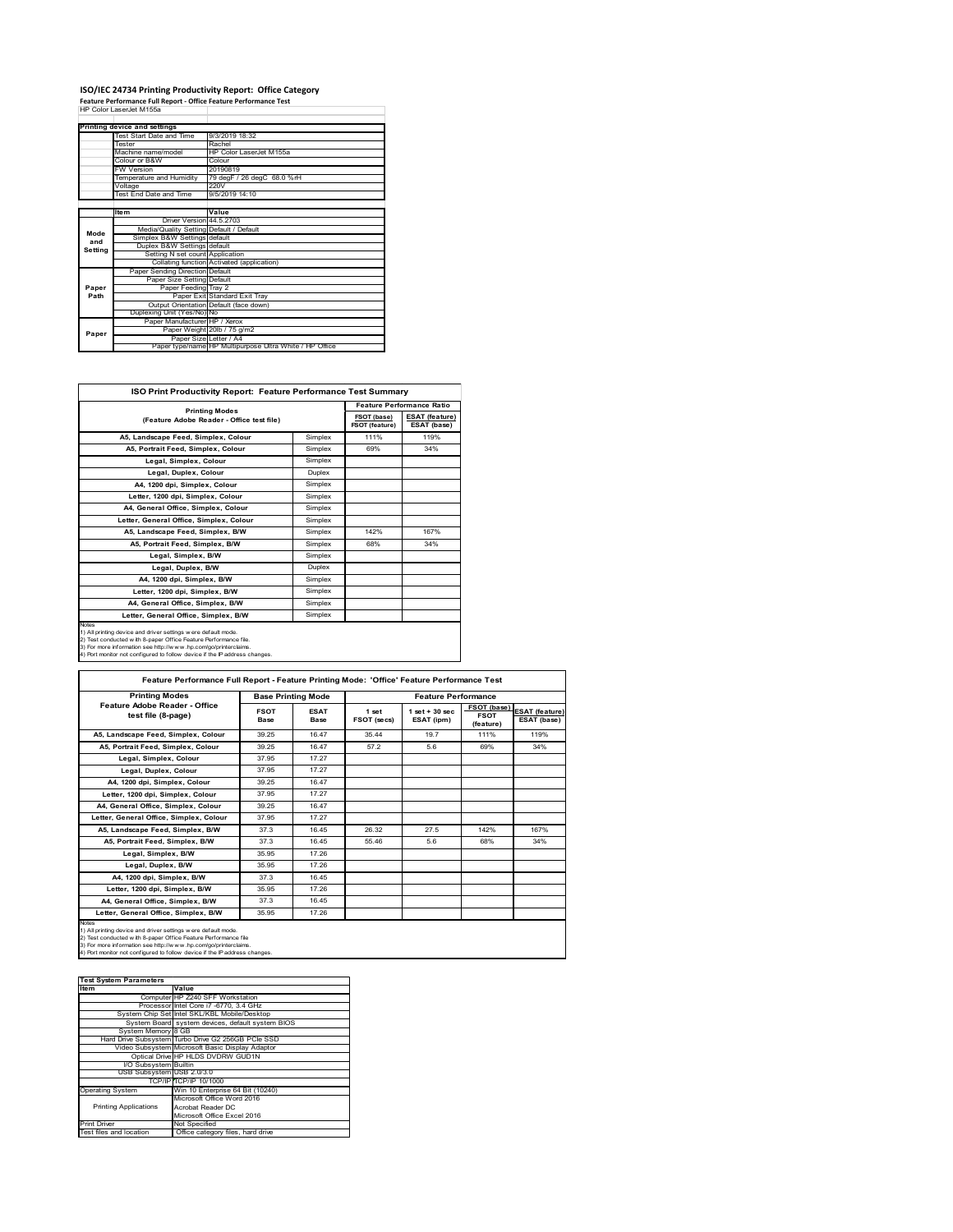### **ISO/IEC 17629 First Print Out Time Report: Office Category**

**Full Detailed Test Report ‐ LETTER** HP Color LaserJet M155a

| ווו שטטושובמסטוטטנואווטסט |                                            |                                |  |  |
|---------------------------|--------------------------------------------|--------------------------------|--|--|
|                           | Printing device and settings               |                                |  |  |
|                           | Test Start Date and Time                   | 9/3/2019 17:39                 |  |  |
|                           | Tester                                     | Rachel                         |  |  |
| Machine name/model        |                                            | HP Color LaserJet M155a        |  |  |
|                           | Colour or B&W                              | Colour                         |  |  |
|                           | <b>FW Version</b>                          | 20190819                       |  |  |
|                           | Configuration (options)                    | Default                        |  |  |
|                           | Controller                                 | 10100                          |  |  |
|                           | Printing device page count                 | Not Specified                  |  |  |
|                           | Printing supplies page count Not Specified |                                |  |  |
|                           | Temperature and Humidity                   | 79 degF / 26 degC 68.0 %rH     |  |  |
|                           | Voltage                                    | 220V                           |  |  |
|                           | Test End Date and Time                     | 9/3/2019 19:24                 |  |  |
|                           |                                            |                                |  |  |
|                           | <b>Item</b>                                | Value                          |  |  |
| Mode                      | PDL and driver version                     | 44.5.2703                      |  |  |
| and                       | Print Quality mode                         | default                        |  |  |
| Setting                   | <b>B&amp;W</b> settings                    | default                        |  |  |
|                           | Paper feed orientation                     | Short Edge                     |  |  |
| Paper                     | Paper type setting                         | default                        |  |  |
|                           | Paper feeding                              | Standard cassette              |  |  |
|                           | Paper exit                                 | Standard exit tray             |  |  |
| Paper Path                | Output orientation                         | default (face up or face down) |  |  |

**ISO First Page Out Time Summary Report: Office Category**

| Summary Report: Letter                                                                                                                                                                                                                                                             |         |                                                                            |
|------------------------------------------------------------------------------------------------------------------------------------------------------------------------------------------------------------------------------------------------------------------------------------|---------|----------------------------------------------------------------------------|
|                                                                                                                                                                                                                                                                                    |         | FPOT from Ready (seconds)                                                  |
| Color                                                                                                                                                                                                                                                                              | Simplex | 13 44                                                                      |
|                                                                                                                                                                                                                                                                                    | Duplex  |                                                                            |
| <b>B&amp;W</b>                                                                                                                                                                                                                                                                     | Simplex | 11.60                                                                      |
| Duplex                                                                                                                                                                                                                                                                             |         |                                                                            |
| Notes<br>1) All printing device and driver settings w ere default mode.<br>2) For the B/W results, the print driver was set to "print in B/W".<br>3) For more information see http://www.hp.com/go/printerclaims.<br>5) Page counts w ere collected after completion of the tests. |         | 4) Port monitor not configured to follow device if the IP address changes. |
|                                                                                                                                                                                                                                                                                    |         |                                                                            |

|                                                                 |                                                                                                                                                                                                                                                                                                                                                                                                             | ISO First Page Out Time Report: Office Category |                    |                              |                      |                   |            |
|-----------------------------------------------------------------|-------------------------------------------------------------------------------------------------------------------------------------------------------------------------------------------------------------------------------------------------------------------------------------------------------------------------------------------------------------------------------------------------------------|-------------------------------------------------|--------------------|------------------------------|----------------------|-------------------|------------|
| <b>Detailed Report: LETTER</b>                                  |                                                                                                                                                                                                                                                                                                                                                                                                             |                                                 |                    |                              |                      |                   |            |
|                                                                 |                                                                                                                                                                                                                                                                                                                                                                                                             | Word<br>(seconds)                               | Excel<br>(seconds) | Adobe<br>Reader<br>(seconds) | Average<br>(seconds) | <b>Delay Time</b> |            |
|                                                                 | FPOT from Ready - Simplex                                                                                                                                                                                                                                                                                                                                                                                   | 13.76                                           | 13.37              | 13.17                        | 13.44                | 48 Seconds        |            |
|                                                                 | FPOT from Ready - Duplex                                                                                                                                                                                                                                                                                                                                                                                    |                                                 |                    |                              |                      |                   |            |
| <b>Color Mode</b>                                               | FPOT from Sleep - Simplex                                                                                                                                                                                                                                                                                                                                                                                   |                                                 |                    | 14.25                        |                      | 61 Minutes        |            |
|                                                                 | Recovery Time                                                                                                                                                                                                                                                                                                                                                                                               |                                                 |                    | 1.1                          |                      |                   |            |
|                                                                 | FPOT from Off - Simplex                                                                                                                                                                                                                                                                                                                                                                                     |                                                 |                    | 40.29                        |                      |                   |            |
|                                                                 | Warm-up Time                                                                                                                                                                                                                                                                                                                                                                                                |                                                 |                    | 27.12                        |                      |                   |            |
|                                                                 | FPOT from Ready - Simplex                                                                                                                                                                                                                                                                                                                                                                                   | 12.06                                           | 11.49              | 11.22                        | 11.60                | 48 Seconds        |            |
|                                                                 | FPOT from Ready - Duplex                                                                                                                                                                                                                                                                                                                                                                                    |                                                 |                    |                              |                      |                   |            |
| <b>B&amp;W Mode</b>                                             | FPOT from Sleep - Simplex                                                                                                                                                                                                                                                                                                                                                                                   |                                                 |                    | 13.03                        |                      | 61 Minutes        |            |
|                                                                 | Recovery Time                                                                                                                                                                                                                                                                                                                                                                                               |                                                 |                    | 1.8                          |                      |                   |            |
|                                                                 |                                                                                                                                                                                                                                                                                                                                                                                                             |                                                 |                    |                              |                      |                   |            |
|                                                                 | FPOT from Off - Simplex                                                                                                                                                                                                                                                                                                                                                                                     |                                                 |                    | 38.70                        |                      |                   |            |
|                                                                 | Warm-up Time                                                                                                                                                                                                                                                                                                                                                                                                |                                                 |                    | 27.48                        |                      |                   |            |
| Notes<br><b>HP Data Table</b><br><b>Detailed Report: LETTER</b> | 1) All printing device and driver settings w ere default mode.<br>2) For the B/W results, the print driver was set to "print in B/W".<br>3) For more information see http://www.hp.com/go/printerclaims.<br>4) Port monitor not configured to follow device if the IP address changes.<br>5) Page counts w ere collected after completion of the tests.<br>6) Details for FPOT from Sleep are show n below. | <b>FPOT Avg</b>                                 | FPOT (secs)        | FPOT (secs)                  | FPOT (secs)          |                   |            |
|                                                                 |                                                                                                                                                                                                                                                                                                                                                                                                             | (se cs)                                         | Iteration 1        | Iteration 2                  | Iteration 3          | Application       | Delay Time |
| <b>Color Mode</b>                                               | FPOT from Sleep                                                                                                                                                                                                                                                                                                                                                                                             | 14.25                                           | 14.41              | 14.08                        | N/A                  | Adobe Reader      | 61 Minutes |
|                                                                 | FPOT from Sleep (15 minutes)<br>HP/Non ISO Test                                                                                                                                                                                                                                                                                                                                                             | 14.22                                           | 14.20              | 14.23                        | N/A                  | Adobe Reader      | 16 Minutes |
| <b>B&amp;W Mode</b>                                             | <b>FPOT from Sleep</b><br>FPOT from Sleep (15 minutes)                                                                                                                                                                                                                                                                                                                                                      | 13.03                                           | 13.04              | 13.02                        | N/A                  | Adobe Reader      | 61 Minutes |

|            | <b>Test System Parameters</b> |                                     |  |  |  |  |
|------------|-------------------------------|-------------------------------------|--|--|--|--|
|            | <b>Item</b>                   | Value                               |  |  |  |  |
|            | Computer                      | HP Z240 SFF Workstation             |  |  |  |  |
|            | Processor                     | Intel Core i7 -6770, 3.4 GHz        |  |  |  |  |
|            | System Chip Set               | Intel SKL/KBL Mobile/Desktop        |  |  |  |  |
|            | System Board                  | system devices, default system BIOS |  |  |  |  |
| Test       | <b>System Memory</b>          | 8 GB                                |  |  |  |  |
| System     | <b>Hard Drive Subsystem</b>   | Turbo Drive G2 256GB PCle SSD       |  |  |  |  |
|            | Video Subsystem               | Microsoft Basic Display Adaptor     |  |  |  |  |
|            | Optical Drive                 | HP HLDS DVDRW GUD1N                 |  |  |  |  |
|            | I/O Subsystem                 | Builtin                             |  |  |  |  |
|            | <b>USB Subsystem</b>          | USB 2.0/3.0                         |  |  |  |  |
| Printing   |                               |                                     |  |  |  |  |
| Device     | TCP/IP                        | 10/1000                             |  |  |  |  |
| Connection |                               |                                     |  |  |  |  |
|            | <b>Operating System</b>       | Win 10 Enterprise 64 Bit (10240)    |  |  |  |  |
|            |                               | Microsoft Word 2016                 |  |  |  |  |
| Software   | <b>Printing Applications</b>  | Microsoft Excel 2016                |  |  |  |  |
|            |                               | Adobe Reader DC                     |  |  |  |  |